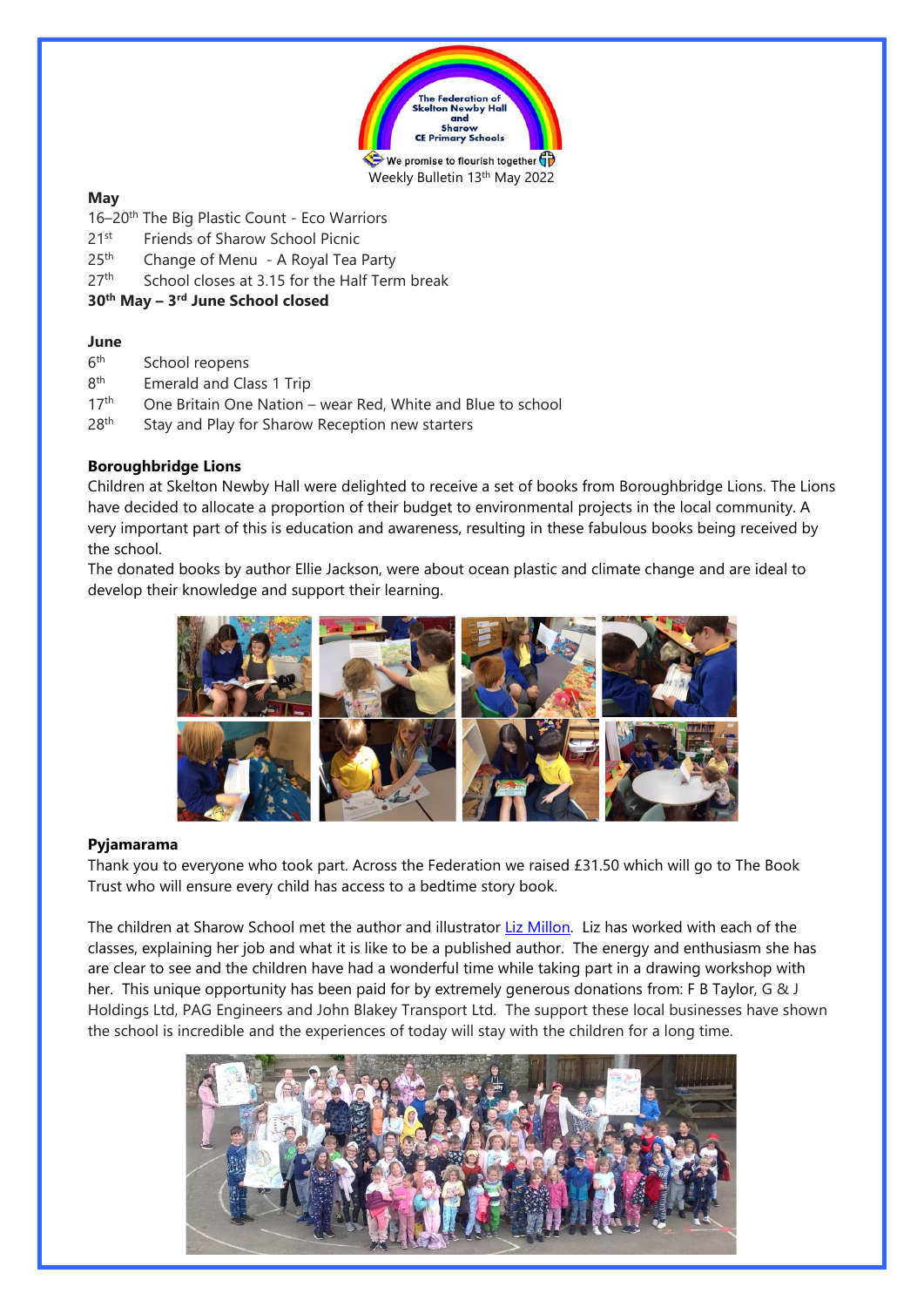## **The Great Plastic Count - Eco Warriors**

Next week our Eco Warriors are hosting The Big Plastic Count. Each child in school will bring home a tally sheet to record every piece of single-use plastic they use. The week of counting runs from 16<sup>th</sup> May to 22nd May.

On Monday 23<sup>rd</sup> bring your tally sheet into school for your eco warrior to collect. We will submit our scores and reveal how much plastic we have used in one week as a Federated school.

The Big Plastic Count aims to bring to light how much plastic is thrown away every week in the UK. The statistics from this study will be shown to the government, big brands and supermarkets in order to make real change.

#### **Walk to school**

Well done to everyone who took part and either walked, cycled, scooted or parked and strode to school.

### **Plea – Wednesday 8th June**

Our nursery and Reception children are having an exciting trip to Studfold farm and are in need of additional parent helpers to assist on the trip. If you are available on Wednesday 8<sup>th</sup> June for the day please speak to Miss Coventry, Mrs Hornby or email Mrs Walker in the school office on [admin@sharow.n-yorks.sch.uk](mailto:admin@sharow.n-yorks.sch.uk) Thank you.

## **French Club**

The new KS1 French lunch club started on Tuesday.



#### **Wraparound Care**

Bookings for [June](https://sharownyorkssch.sharepoint.com/sites/SchoolOffice/Shared%20Documents/Caroline/1%20NEWSLETTER/Attachments) are now open. To be returned by 25<sup>th</sup> May to secure a place at the cheaper rate.